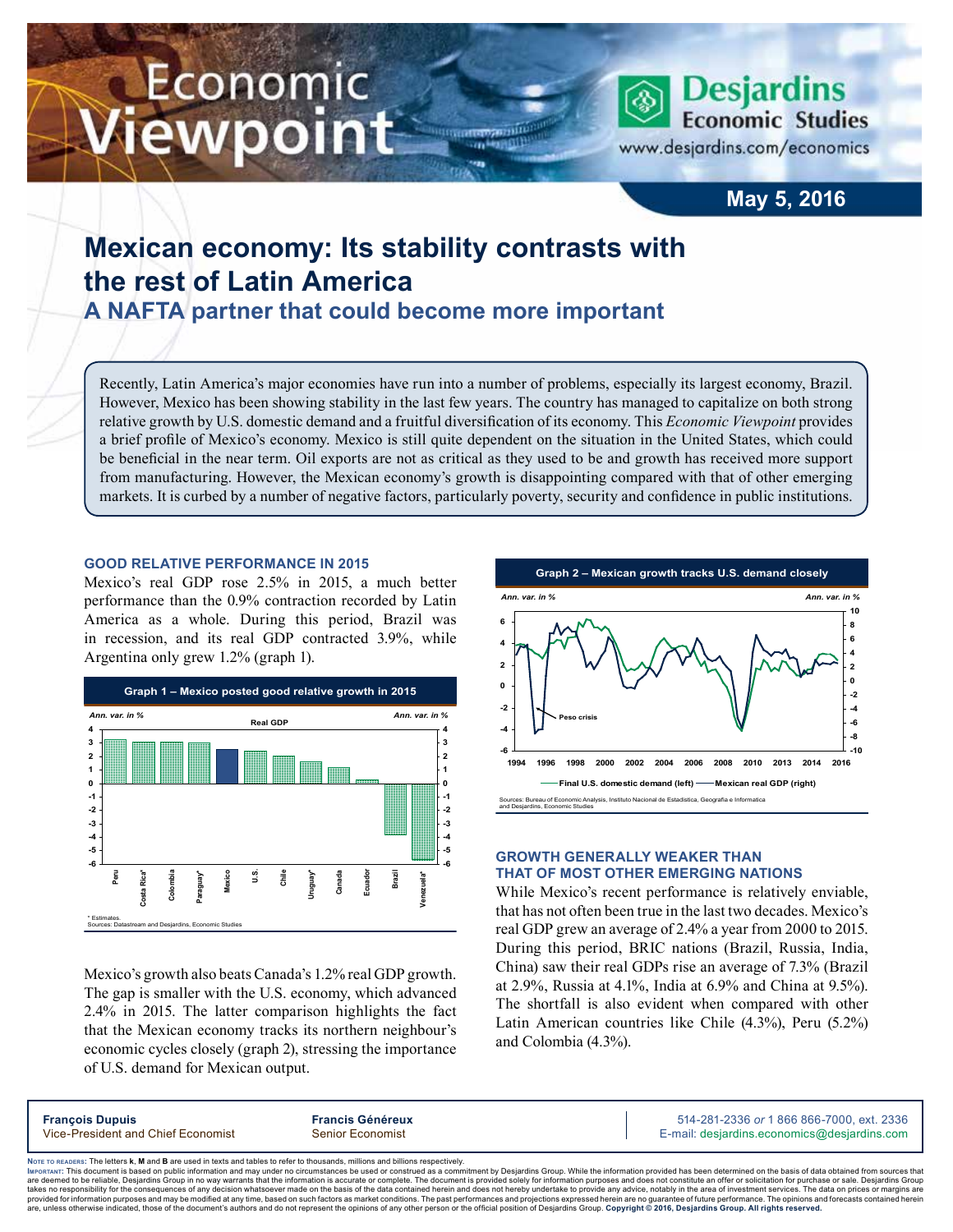

Over the medium range, the slower growth is explained by several factors. Firstly, there are the close ties with the U.S. economy, which went through two recessions during this period, in 2001 and in 2008‑2009. Mexico's institutional rigidity, political instability and lack of productivity also contribute to this relative weakness.

#### **A more stable, more diversified economy**

Although growth has been moderate in Mexico, it has also been relatively stable. In contrast with several emerging nations, particularly in Latin America, Mexico did not experience the full effect of the commodity boom in the last decade. On the other hand, it did not suffer the recent backlash. Mexico is enjoying stability thanks to a more diversified economy. The country is less dependent on the vagaries of international supply and demand for certain commodities. Conversely, it is more dependent on domestic demand. Note that Mexican private consumption accounts for 69.3% of GDP. This weight is 63.3% in Brazil, 64.4% in Chile and 63.8% in Colombia. It is even lower in BRIC nations, particularly China (38.2%), India (58.9%) and Russia (53.7%).

Manufacturing is also very important in Mexico, a contribution that makes the economy less dependent on natural resources. Mexican manufacturing accounts for 17.7% of GDP and 78.7% of the country's merchandise exports. In Brazil, manufacturing accounts for just 11.7% of GDP and 34.8% of merchandise exports. Manufacturing clearly dominates in China, accounting for 30.1% of GDP and 94.0% of merchandise exports.

Mexico's service sector (62.3% of GDP) is slightly smaller than Brazil's (70.8%) and Latin America's as a whole (64.8%). It is, however, much bigger than China's (48.1%).

The resource sector remains important for Mexico, nonetheless. The country is still one of the world's leading oil producers, standing  $11<sup>th</sup>$  in 2014 with 2,784,000 barrels a day, or 3.2% of the world's production. Its oil output has started to decline, however, beginning well before the market shakeout seen since mid-2014. From 2004 to 2014, global oil production rose 9.6% (including a 60.6% jump in the United States, thanks to shale oil, and a 39.4% increase in Canada), while Mexican output shrank 27.3%. The oil sector thus has less weight in Mexico's economy than it once did. Excluding the effects of price fluctuations, oil and gas extraction represented only 5.5% of GDP in 2015, almost half what it did in the mid‑1990s. The oil sector is still important in terms of government revenues, but its share is in decline.

#### **Mexico's commercial boom**

Mexico's manufacturing sector took off for the first time in the mid‑1960s, when the maquiladoras were set up. These export manufacturers, frequently but not always established along the U.S. border, benefit from favourable tariff terms on the importing of equipment and material. The industrialization program attracted many U.S. companies, particularly from the 1980s onward.

A second, even bigger wave was touched off when the North American Free Trade Agreement (NAFTA) came into effect on January 1, 1994. It can naturally be seen in Mexico's merchandise trade, which went from around 10% of GDP in the 1960s to above 30% just before the recession in the early 1990s. In a single year, from 1994 to 1995, it jumped from 27.1% to 44.8% of GDP. Growth did not stop there: in 2014, the ratio hit a peak of 62.5% (graph 3). Mexican exports started to grow more slowly as of the 2000s, mainly due to competition from other emerging countries, with China in the lead.



The auto industry is an important element in Mexico's industrial boom. Prior to NAFTA, in 1993, Mexico exported 358,000 vehicles a year to the United States. In 2000, that number had more than doubled, going to 812,900 vehicles. In 2015, 1,380,900 vehicles were assembled in Mexico for the U.S. market. That's more than Canada, which exported 1,332,500 vehicles to the United States last year. Note also that auto sector manufacturing has jumped 79.9% in Mexico since 2000, while it grew 24.1% in the United States and contracted 20.0% in Canada. Automakers have about twenty assembly plants in Mexico, and new plant investment announcements have recently favoured the United States and Mexico over Canada.

Mexico's main appeal for direct manufacturing investment is, of course, low labour costs. There is a huge gap between U.S. and Mexican hourly wages. According to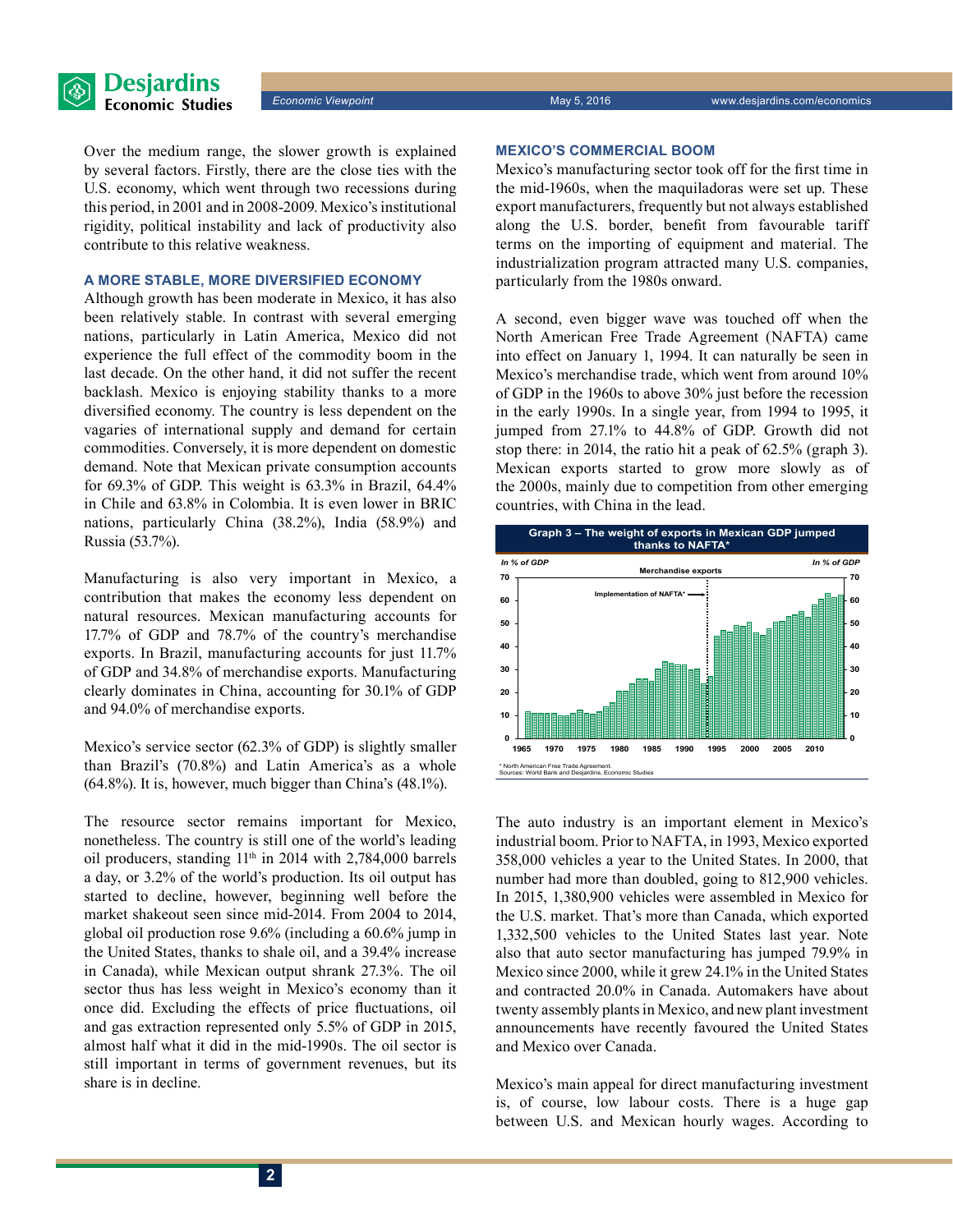

the U.S. Conference Board, manufacturing labour costs (including direct benefits) were US\$34.69 an hour in 2013 in the United States. In Mexico, that number drops to US\$6.76. The figure is also advantageous compared with hourly costs in Brazil (US\$10.59) and Argentina (US\$20.07), the other Latin American countries included in the survey. However, China, at US\$4.12, and India, at US\$1.59 (in 2012) come in below Mexico. If we look specifically at the auto sector, hourly labour costs are US\$46.55 in the United States, and US\$41.06 in Canada, compared with US\$8.19 for a Mexican worker.

Exchange rate movements are among the factors that affect foreign investors' decisions to invest in Mexico (compared with, for example, the United States or Canada). After the shakeout in the mid-1990s, the peso has been on a long, slow downtrend against the U.S. dollar. At the start of 2000, one U.S. dollar was worth about 10 pesos. It is now worth just over 17 pesos. The peso's depreciation therefore boosts the competitiveness of Mexican products in the North American market, and adds to the low labour costs argument. This effect also shows up against the Canadian dollar. A loonie was worth about 7 pesos at the start of the 2000s, and is now worth nearly 14 pesos (graph 4). Canadian dollar appreciation against the greenback or Mexican peso can be one more "against" argument for certain Canadian firms when deciding whether to expand (or keep) production here.



On the other side of the coin from Mexico's lower production costs is much lower productivity. A study by the Organisation for Economic Co-operation and Development (OECD) ranked Mexico last out of 33 countries (most of them advanced) in terms of GDP per hours worked in 20131 . Mexico's performance is equivalent to production of less

than US\$20 per hour worked. The average for the OECD is nearly US\$50. Compared with other Latin American countries, Mexican productivity is in the middle of the pack. The Conference Board data also shows US\$20 in output per hour in 2015. This is slightly higher than Brazil (US\$17) and Colombia (US\$16) but less than Chile (US\$27) and Argentina (US\$22). Also, productivity growth is fairly deficient. In the last five years, the average annual increase in Mexican productivity is just 0.1%. Although it fell in 2015, Brazil's productivity has gone up by an average of 0.5% since 2010, while Chile's advanced 1.8% and Colombia's rose 2.3%.

#### **An economy intertwined with that of the United States**

The United States is, hands down, Mexico's leading trade partner, as 79.4% of merchandise exports go to the country's northern neighbour. The weight is even higher than it is for Canadian exports to the United States (75.4%). Canada comes in second as a destination for Mexican exports, but a very distant second, at 2.9%. China ranks third, with 1.5% of Mexican exports.

Moreover, most of the more than 3,000 businesses set up under the maquiladora program have direct ties to the United States. About 40% are American-owned, and nearly 50% are Mexican-owned subsidiaries of U.S. firms. The statistics on foreign direct investment show inflows of US\$15.1B from the United States, 53% of the total of US\$28.4B.

Beyond trade ties, there are also major socioeconomic ties in terms of the Mexican-American population. In 2014, there were 11.7 million Mexican immigrants in the United States, 5.6 million of them unauthorized. Both categories have been declining in the last few years, as the migratory flow reversed a little as of the recession. A U.S. Census Bureau report states that, since 2013, immigration to the United States from China outstripped immigration from Mexico.<sup>2</sup>

People of Mexican origin in the United States maintain certain financial ties which, on the large scale, have a big impact. Fund transfers by Mexican-Americans to Mexico totalled US\$24.8B in 2015. This considerable sum exceeds foreign revenue from oil during the same year (US\$23.4B).

These ties mean that the Mexican economy is heavily dependent on the situation in the United States. Simultaneously, the country's financial health is also

[www.oecd.org/std/productivity-stats/oecd-compendium-of-productivity](http://www.oecd.org/std/productivity-stats/oecd-compendium-of-productivity-indicators-22252126.htm)[indicators-22252126.htm](http://www.oecd.org/std/productivity-stats/oecd-compendium-of-productivity-indicators-22252126.htm).

<sup>2</sup> [researchmatters.blogs.census.gov/2015/05/01/china-replaces-mexico-as](http://researchmatters.blogs.census.gov/2015/05/01/china-replaces-mexico-as-the-top-sending-country-for-immigrants-to-the-united-states/)[the-top-sending-country-for-immigrants-to-the-united-states/](http://researchmatters.blogs.census.gov/2015/05/01/china-replaces-mexico-as-the-top-sending-country-for-immigrants-to-the-united-states/).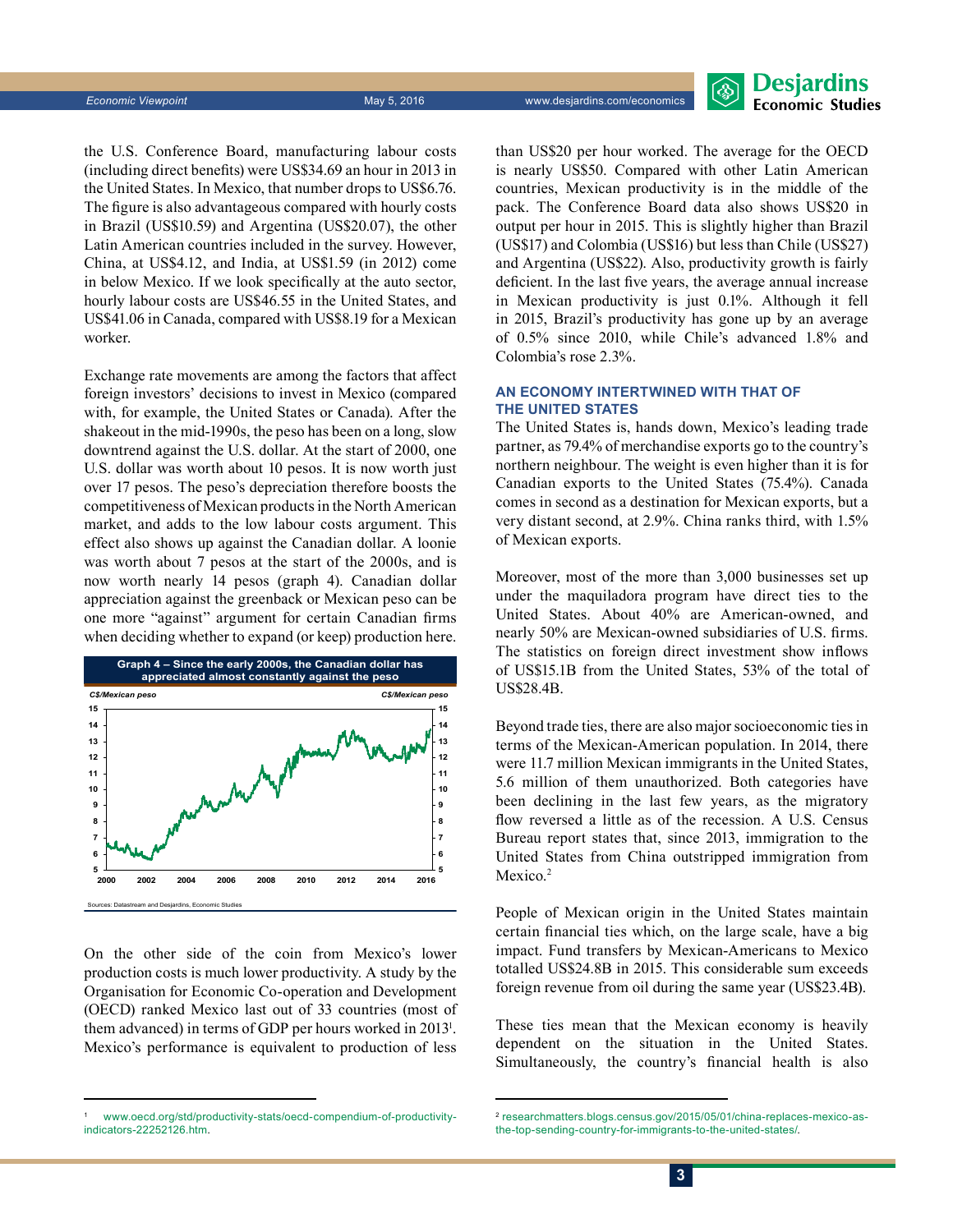

**Economic Viewpoint** May 5, 2016 www.desjardins.com/economics

very bound up in financial movements that occur in the United States. Now that the country's inflationary history is behind it (graph 5), the Bank of Mexico's (Banxico) monetary policy is very tied to the Federal Reserve's (Fed), because it puts a lot of emphasis on minimizing movement between the peso and U.S. dollar. For example, the day after the Fed ordered key rate increases in December 2015, Banxico announced firming of the same amount. However, to keep the peso from depreciating too steeply against the greenback, Banxico leaders surprised markets in February 2016 by increasing its key rate by 50 basis points. In 2015, Mexico used 12.7% of its international reserves



#### **Persistent problems**

Mexico's industrial boom and its economy's relative stability hide some weak factors that are quite persistent.

**Poverty and income inequality –** As in most emerging markets, there is substantial income inequality in Mexico. National income per capita was US\$16,840 in 2014 (based on purchasing power parity), slightly above the level of US\$15,226 recorded for Latin America as a whole, but well below the average for advanced nations, which sits at US\$40,732. Moreover, approximately 40% of the revenue goes to just 10% of Mexicans. According to the United Nations (UN), 52.3% of Mexico's population was living below the national poverty line in 2012; extremely high, this level has gone up in the last ten years. Only 8.9% were below the poverty line in Brazil and 14.4% in Chile. This situation is fuelling some frustration among Mexicans, who don't feel like they are benefiting from the macroeconomic progress made in recent decades.

**Regional disparities –** Income disparities within the Mexican population are also apparent among Mexico's different regions. According to the OECD, about 76% of the population of Chiapas (the southernmost state) was living in poverty in 2014, compared with 20% in Nuevo León, the northern state with the least poverty. Mexico is the OECD member with the strongest regional disparities, followed by Chile, in second place.

**Informal employment –** More than 50% of Mexicans held informal employment (undeclared, often individual ownerships). This rate went up substantially during the recession. It is much higher in Mexico than in Brazil (32.2%), Colombia (40.7%) and Chile (15.4%).

**Pollution –** In 1992, the UN declared Mexico City to be the most polluted city on the planet. Pollution is now much worse in the major cities of Asia, particularly in China and India. However, the problems, especially smog, have not been fully resolved, despite the substantial improvement of the last two decades. Mexico City recently had to institute measures to restrict use of passenger vehicles and temporarily suspend public works.

**Crime –** Crime problems often head the list of the main concerns about Mexico. One in five Mexicans was a victim of crime in 2014. The crimes of assault, fraud, extortion and threatening behaviour have been on the rise recently. These problems are often associated with drug trafficking. The homicide rate is 23.4 out of 100,000 in Mexico, well above the OECD average of 4.0 out of 100,000 (graph 6).

**Corruption –** Corruption is particularly endemic in Mexico. The Transparency International Corruption Perceptions  $Index$ , in which rank increases as the perception of corruption rises, puts Mexico in 95th place out of 167 countries, ahead of Brazil (which ranks  $76<sup>th</sup>$ ) and Colombia  $(83<sup>rd</sup>)$ . In particular, corruption affects the political parties, the police, and the justice system. Mexicans have very little confidence in their public institutions.



<sup>3</sup> [www.transparency.org/cpi2015](http://www.transparency.org/cpi2015).